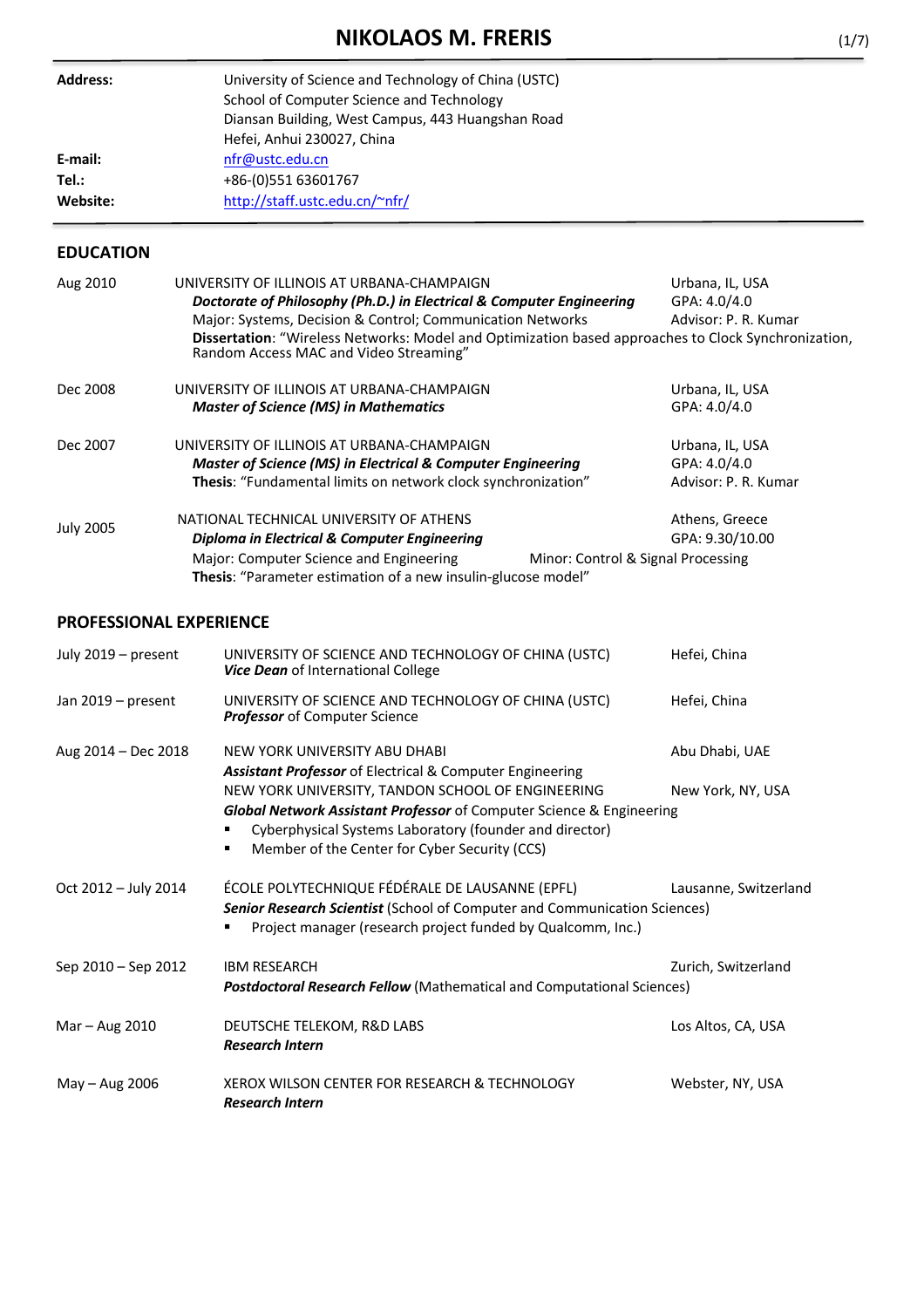# **TEACHING**

| AY 2021-2022 | COMP6224P Optimization Theory (Spring 2022)                                                                |
|--------------|------------------------------------------------------------------------------------------------------------|
|              | CS05136 Queueing Theory & Applications (Fall 2021)                                                         |
| AY 2020-2021 | CS05136 Queueing Theory & Applications (Fall 2020)                                                         |
| AY 2019-2020 | CS05136 Queueing Theory & Applications (Spring 2020)                                                       |
| AY 2017-2018 | ENGR-UH 2019 Circuits Fundamentals (Fall 2017 & Spring 2018); ENGR-UH 2311 Advanced Circuits (Spring 2018) |
| AY 2016-2017 | ENGR-AD 119 Circuits Fundamentals (Fall 2016); ENGR-AD 119 Circuits Fundamentals (Spring 2017)             |
| AY 2015-2016 | ENGR-AD 119 Circuits Fundamentals (Fall 2015); ENGR-AD 214 Advanced Circuits (Spring 2016)                 |
| AY 2014-2015 | ENGR-AD 214 Advanced Circuits (Spring 2015)                                                                |
|              |                                                                                                            |

# **PROFESSIONAL ACTIVITIES**

### *Keynote/Plenary talks*

|                         | <b>Professional memberships</b>                                                                                                                                                                        |
|-------------------------|--------------------------------------------------------------------------------------------------------------------------------------------------------------------------------------------------------|
| 2013                    | EPFL, ETH, Texas A&M University, University of Illinois at Urbana-Champaign                                                                                                                            |
| 2014                    | IMT-Lucca, Qualcomm, IBM Research                                                                                                                                                                      |
| 2015                    | Tsinghua University, Zhejiang University, Khalifa University, Masdar Institute                                                                                                                         |
| 2016                    | UC Berkeley, KU Leuven                                                                                                                                                                                 |
| 2017                    | Arizona State University, Texas A&M University, National Technical University of Athens, NYU-Tandon School of<br>Engineering                                                                           |
| 2018                    | Zhejiang University, University of Science and Technology of China, Chinese University of Hong Kong (Shenzhen),<br>KTH.                                                                                |
| 2019                    | IET-CSR Workshop on Advances in Cyber-Physical Systems & Robotics<br>IEEE Sustainable Power & Energy Conference (iSPEC)-Panel on Emerging Technologies                                                 |
| <b>Invited seminars</b> |                                                                                                                                                                                                        |
|                         | (DataMining), Paris, France, Sep. 7-8                                                                                                                                                                  |
| 2017                    | Intelligence (MLBDBI), Taiyuan, China, Nov. 8-10<br>"Exact data mining from inexact data." International Conference on Big Data Analysis and Data Mining                                               |
|                         | and Cloud Computing (AIIPCC), Sanya, China, Dec. 19-21<br>"Learning in Cyberphysical Systems," International Conference on Machine Learning, Big Data and Business                                     |
| 2019                    | "Learning in Cyberphysical Systems," International Conference on Artificial Intelligence, Information Processing                                                                                       |
|                         | "AIoT: Learning in Cyberphysical Systems," International Conference on Computer, Big Data and Artificial<br>Intelligence (ICCBDAI), Changsha, China, Oct. 24-25                                        |
| 2020                    | "From IoT to AIoT: the Cyberphysical Systems perspective," International Conference on Communications,<br>Information Systems and Software Engineering (CISSE), Guangzhou, China, Dec. 18-20           |
|                         | "From IoT to AIoT: the Cyberphysical Systems perspective," IEEE International Conference on Communications,<br>Information System and Computer Engineering (CISCE), Beijing, China, May 14-16          |
|                         | "AIoT: Learning from distributed data in Cyberphysical Systems," IEEE International Conference on Computer<br>Science, Artificial Intelligence and Electronic Engineering (CSAIEE), online, Aug. 20-22 |
|                         | "AloT: Learning from distributed data in Cyberphysical Systems," International Conference on Artificial Intelligence<br>and Computer Engineering (ICAICE), Hangzhou, China, Nov. 5-7                   |
|                         | "Distributed learning in AIoT," International Conference on Machine Learning, Big Data and Business Intelligence<br>(MLBDBI), online, Dec. 3-5                                                         |
| 2021                    | "Distributed learning in AIoT," International Conference on Algorithms, Computing and Artificial Intelligence<br>(ACAI), Sanya, China, Dec. 22-24                                                      |
|                         | "Distributed learning in AIoT," International Conference on Computer Information and Big Data Applications<br>(CIBDA), Wuhan, China, March 25-27                                                       |
|                         | "Distributed learning in AIoT," International Conference on Electrical, Electronics and Computing Technology<br>(EECT), online, March 25-27                                                            |
|                         | "Distributed learning in AIoT," IEEE International Conference on Intelligent Computing and Signal Processing (ICSP),<br>online, April 15-17                                                            |
|                         | "Communication-efficient distributed machine learning for AIoT," International Conference on Computing,<br>Networks and Internet of Things (CNIOT), Qingdao, China, May 20-22                          |
|                         | "Communication-efficient distributed machine learning for AIoT," International Symposium on Computer and<br>Information Processing Technology (ISCIPT), online, June 17-19                             |
|                         | "Communication-efficient distributed machine learning for AIoT," International Conference on Internet of Things,<br>Communication and Intelligent Technology (IoTCIT), Changsha, China, Sep. TBD       |
| 2022                    | TBD, International Conference on Fuzzy Systems and Data Mining (FSDM), Xiamen, China, Nov. 4-7                                                                                                         |

ACM (Senior member), IEEE (Senior member), SIAM, CCF

## *Professional development*

2011-2012 IBM micro-MBA course, IBM "shape your future" course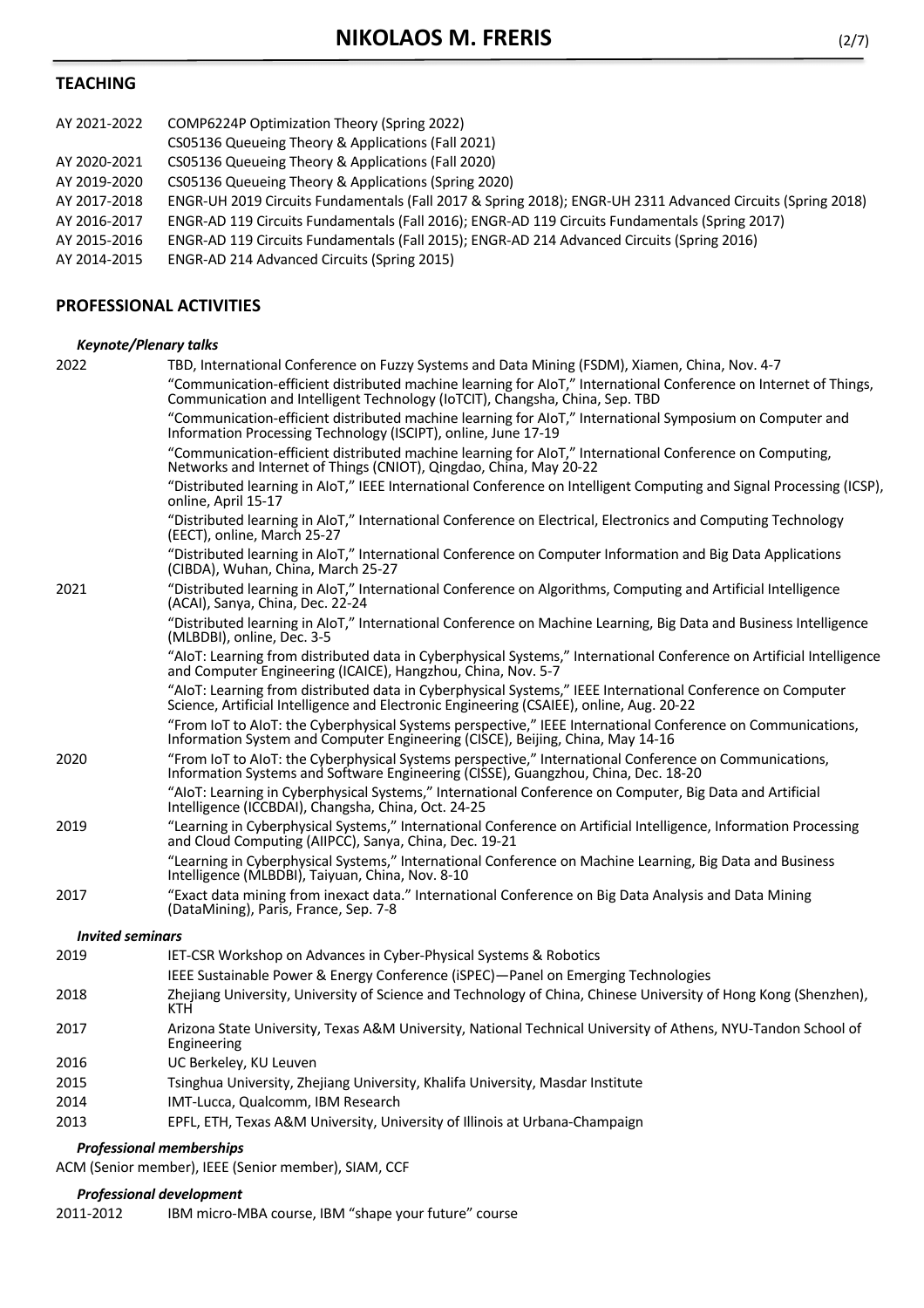# **SERVICE**

| <b>Editorial</b>             |                                                                                                                                                                                                                                                                                                                                                                                                                                             |
|------------------------------|---------------------------------------------------------------------------------------------------------------------------------------------------------------------------------------------------------------------------------------------------------------------------------------------------------------------------------------------------------------------------------------------------------------------------------------------|
| 2020-now                     | Associate Editor for Journal of Advanced Science and Technology (AST)                                                                                                                                                                                                                                                                                                                                                                       |
| 2017-2017                    | Guest Editor: Special Issue on "Distributed Control and Optimization with Resource-Constrained Networked<br>Systems," Elsevier SI in Neurocomputing                                                                                                                                                                                                                                                                                         |
| <b>Conference activities</b> |                                                                                                                                                                                                                                                                                                                                                                                                                                             |
| 2022                         | International Conference on Cloud Computing, Big Data and Digital Economy (ICCBD), online (TPC chair)<br>International Conference on Computing, Networks and Internet of Things (CNIOT), Qingdao, China (program chair)<br>International Conference on Electrical, Electronics and Computing Technology (EECT), online (session chair)<br>AAAI Conference on Artificial Intelligence (AAAI), Vancouver, BC, Canada (TPC member)             |
| 2021                         | International Academic Exchange Conference on Science and Technology Innovation (IAECST), Guangzhou, China<br>(Publication chair)<br>International Conference on Computer Technology and Media Convergence Design (CTMCD), Sanya, China<br>(Publication chair)<br>AAAI Conference on Artificial Intelligence (AAAI), online (TPC member)                                                                                                    |
| 2020                         | 2nd International Conference on Computer Science Communication and Network Security (CSCNS), Sanya, China<br>(TPC member)<br>IEEE Conference on Decision and Control (CDC), online (invited session organizer & chair; two sessions)                                                                                                                                                                                                        |
| 2020                         | European Conference on Machine Learning and Principles and Practice of Knowledge Discovery in Databases<br>(ECML-PKDD), online (chair for two sessions & TPC member)<br>American Control Conference (ACC), online (session co-chair)<br>International Conference on Big Data Computing and Communications (BigCom), online (TPC chair)<br>International Conference on Green, Pervasive and Cloud Computing (GPC), Xi'an, China (TPC member) |
| 2019                         | International Conference on Artificial Intelligence, Information Processing and Cloud Computing (AIIPCC), Sanya,<br>China (general moderator/host)<br>International Conference on Big Data Computing and Communications (BigCom), Qingdao, China (TPC co-chair &<br>panel discussion member)                                                                                                                                                |
| 2018                         | International Symposium on Intelligent Robots: Autonomy and Vision (IRAV), Abu Dhabi, UAE (co-organizer)                                                                                                                                                                                                                                                                                                                                    |
| 2017                         | International Conference on Big Data Analysis and Data Mining, Paris, France (moderator)<br>NYUAD Transportation Symposium, Abu Dhabi, UAE (co-organizer)                                                                                                                                                                                                                                                                                   |
| 2016                         | Allerton Conference on Communication, Control, and Computing, Allerton, IL, USA (special session co-chair)<br>European Conference on Computational Optimization, Leuven, Belgium (special session chair)<br>NYUAD Transportation Symposium, Abu Dhabi, UAE (co-organizer)                                                                                                                                                                   |
| 2015                         | International Joint Conference on Artificial Intelligence (IJCAI), Buenos Aires, Argentina (TPC member)                                                                                                                                                                                                                                                                                                                                     |
| 2013                         | FRI workshop at EPFL, Lausanne, Switzerland (general chair)                                                                                                                                                                                                                                                                                                                                                                                 |
| 2008                         | CSL Student Conference, Urbana, IL, USA (general chair)                                                                                                                                                                                                                                                                                                                                                                                     |
| Reviewing                    |                                                                                                                                                                                                                                                                                                                                                                                                                                             |
| <b>IEEE</b>                  | Transactions: Automatic Control, Information Theory, Networking, Signal Processing, Control of Network<br>Systems, Control of Sensor Networks, Systems, Man and Cybernetics, Industrial Informatics, Circuits & Systems<br>Letters: Control Systems, Communications, Signal Processing<br>Conferences: CDC, ACC, ECC, ICASSP, ICRA, INFOCOM, CoDIT                                                                                          |
| <b>Elsevier</b>              | Journals: Automatica, Annual Reviews in Control, Systems & Control Letters, Computer Communications, Ad Hoc<br>Networks, Transportation Policy, Nonlinear Analysis: Hybrid Systems                                                                                                                                                                                                                                                          |
| Springer                     | Journals: VLDBJ, WWW, BIT Numerical Mathematics, Numerische Mathematik, Supercomputing;<br>Conference: VLDB                                                                                                                                                                                                                                                                                                                                 |
| <b>ACM</b>                   | Journal: Transactions on Networking; Conference: KDD                                                                                                                                                                                                                                                                                                                                                                                        |
| <b>SIAM</b>                  | Journals: SIOPT, SIMAX; Conference: SDM                                                                                                                                                                                                                                                                                                                                                                                                     |
| <b>AMS</b>                   | <b>Mathematics of Computation</b>                                                                                                                                                                                                                                                                                                                                                                                                           |
| Other                        | Conferences: AAAI, IJCAI, ECML-PKDD, IFAC, Allerton, GPC, BigCom                                                                                                                                                                                                                                                                                                                                                                            |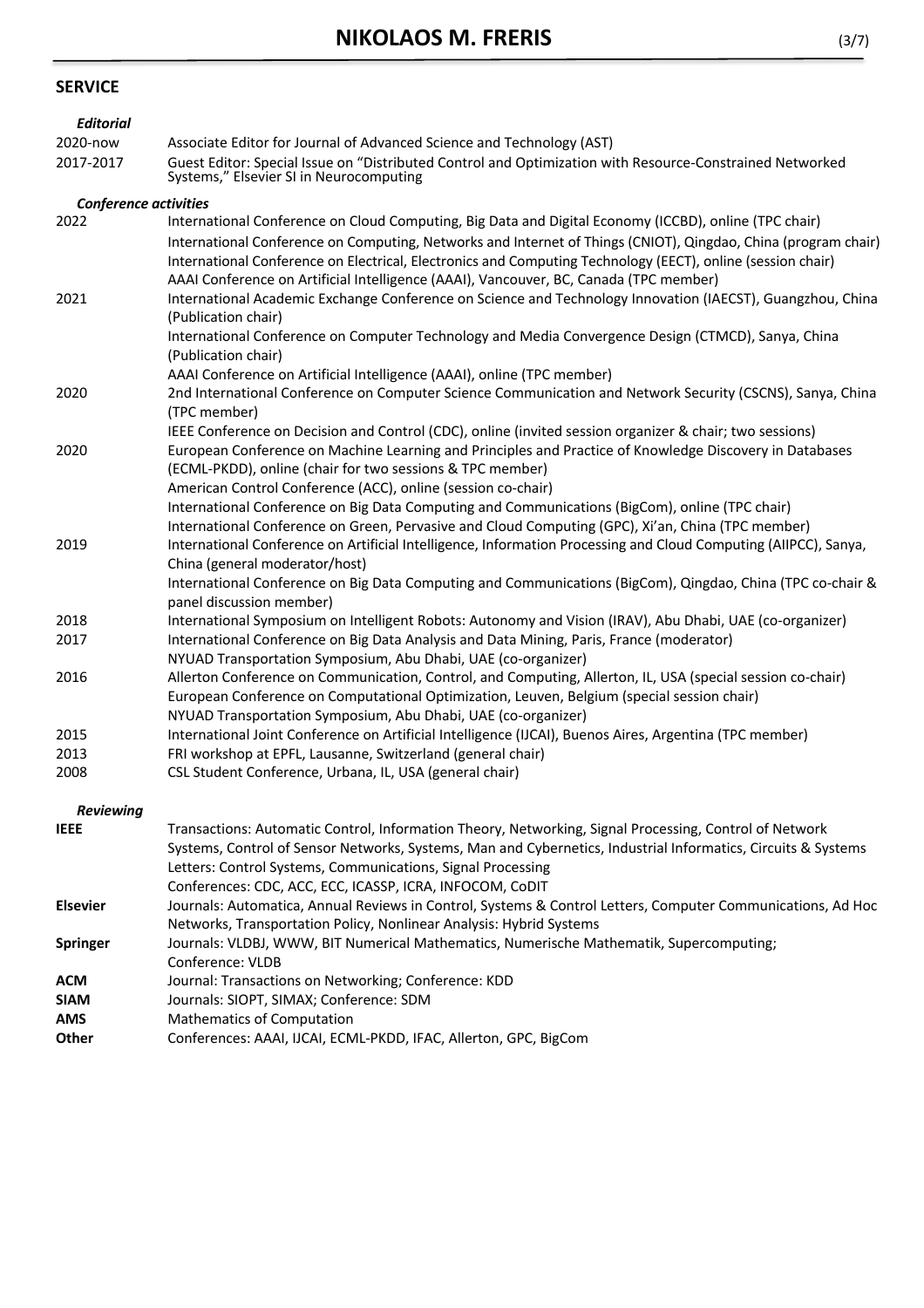### **PUBLICATIONS**

**Google Scholar** https://scholar.google.com/citations?user=j38QfhkAAAAJ

#### *Journal articles*

- [J1] N. Freris, A. Ajalloeian, and M. Vlachos, "Embedding and Visualizing Compressed Data." Accepted at ACM Transactions on Knowledge Discovery from Data, 2022.
- [J2] M. Li, J. Qin, N. Freris, and D. Ho, "Multi-Player Stackelberg-Nash Game for Nonlinear System via Value Iteration-Based Integral Reinforcement Learning." IEEE Transactions on Neural Networks and Learning Systems, vol. 33, no. 4, pp. 1429- 1440, 2022.
- [J3] T. Huang, N. Freris, P. R. Kumar, and L. Xie, "A Synchrophasor Data-driven Method for Forced Oscillation Localization under Resonance Conditions." IEEE Transactions on Power Systems, vol. 35, no. 5, pp. 3927-3939, 2020.
- [J4] S. Jabari, N. Freris, and D. Dilip, "Sparse travel time estimation from streaming data." Transportation Science, vol. 54, no 1, pp. 1-20, 2020.
- [J5] P. Latafat, N. Freris, and P. Patrinos, "A new randomized block-coordinate primal-dual algorithm for distributed optimization." IEEE Transactions on Automatic Control, vol. 64, no. 10, pp. 4050-4065, 2019.
- [J6] A. Darabseh and N. Freris, "A software-defined control for IoT Cyberphysical Systems." Journal of Cluster Computing, vol. 22, no. 4, pp. 1107–1122, 2019.
- [J7] M. Vlachos, N. Freris, and A. Kyrillidis, "Compressive Mining: Fast and Optimal Data Mining in the Compressed Domain." International Journal on Very Large Data Bases (VLDB Journal), vol. 24(1), pp. 1-24, 2015.
- [J8] S. Zoumpoulis, M. Vlachos, N. Freris, and C. Lucchese, "Right-Protected Data Publishing with Provable Distance-based Mining." IEEE Transactions on Knowledge and Data Engineering, vol. 26(8), pp. 2014-2028, 2014.
- [J9] A. Zouzias and N. Freris, "Randomized Extended Kaczmarz for Solving Least Squares." SIAM Journal on Matrix Analysis and Applications, vol. 34(2), pp. 773-793, 2013.
- [J10] N. Freris, C. Hsu, J. Singh, and X. Zhu, "Distortion-Aware Scalable Video Streaming to Multinetwork Clients." IEEE/ACM Transactions on Networking, vol. 21, no. 2, pp. 469-481, 2013.
- [J11] N. Freris, S. Graham, and P. R. Kumar, "Fundamental Limits on Synchronizing Clocks over Networks." IEEE Transactions on Automatic Control, vol. 56, no. 2, pp. 1352-1364, 2011.
- [J12] N. Freris, H. Kowshik, and P. R. Kumar, "Fundamentals of large sensor networks: Connectivity, Capacity, Clocks and Computation." Proceedings of the IEEE, vol. 98, no. 1, pp. 1828-1846, 2010.

#### *Conference papers*

- [C1] Y. Gong, Y. Li, and N. Freris, "FedADMM: A Robust Federated Deep Learning Framework with Adaptivity to System Heterogeneity." Proceedings of the 38<sup>th</sup> IEEE International Conference on Data Engineering (ICDE), May 2022.
- [C2] T. Wen, Y. Zhang, and N. Freris, "PF-MOT: Probability Fusion Based 3D Multi-Object Tracking for Autonomous Vehicles." Proceedings of the 39<sup>th</sup> International Conference on Robotics and Applications (ICRA), May 2022.
- [C3] Y. Li, P. Voulgaris, and N. Freris, "A communication efficient quasi-Newton method for large-scale distributed multi-agent optimization." Proceedings of the 47<sup>th</sup> IEEE International Conference on Acoustics, Speech and Signal Processing (ICASSP), pp. 4268-4272, May 2022.
- [C4] X. Yu, X. Li, J. Zhao, G. Shen, N. Freris, and L. Zhang, "ANTIGONE: Accurate Navigation Path Caching in Dynamic Road Networks leveraging Route APIs." Proceedings of the 41<sup>st</sup> IEEE International Conference on Computer Communications (INFOCOM), May 2022.
- [C5] Y. Li, N. Freris, P. Voulgaris, and D. Stipanovic, "DN-ADMM: Distributed Newton ADMM for Multi-agent Optimization." Proceedings of the 60<sup>th</sup> IEEE Conference on Decision and Control (CDC), pp. 3343-3348, Dec. 2021.
- [C6] Y. Li, Y. Gong, N. Freris, P. Voulgaris, and D. Stipanovic, "BFGS-ADMM for Large-Scale Distributed Optimization." Proceedings of the 60th IEEE Conference on Decision and Control (CDC), pp. 1689-1694, Dec. 2021.
- [C7] J. Huang, R. Huang, W. Liu, N. Freris, and H. Ding, "A Novel Sequential Coreset Method for Gradient Descent Algorithms." Proceedings of the 38<sup>th</sup> International Conference on Machine Learning (ICML), pp. 4412-4422, July 2021.
- [C8] X. Wang, H. Zhou, N. Freris, W. Zhou, X. Guo, and X. Li, "CALM: Contactless Accurate Load Monitoring via Modality Distillation." Proceedings of the 18<sup>th</sup> IEEE International Conference on Sensing, Communication and Networking (SECON), pp. 1-9, July 2021.
- [C9] X. Wang, H. Zhou, N. Freris, W. Zhou, X. Guo, Z. Liu, Y. Ji, and X. Li, "LCL: Light Contactless Low-delay Load Monitoring via Compressive Attentional Multi-label Learning." Proceedings of the 29<sup>th</sup> IEEE/ACM International Symposium on Quality of Service (IWQoS), pp. 1-6, June 2021.
- [C10] A. Li, L. Zhang, J. Wang, J. Tan, F. Han, Y. Qin, N. Freris, and X. Li, "Efficient Federated-Learning Model Debugging." Proceedings of the 37<sup>th</sup> IEEE International Conference on Data Engineering (ICDE), pp. 372-383, April 2021.
- [C11] K. Zhang, S. Cong, Y. Tang, and N. Freris, "An Efficient Online Estimation Algorithm for Evolving Quantum States." Proceedings of the 28th European Signal Processing Conference (EUSIPCO), pp. 2249-2253, Jan. 2021.
- [C12] N. Freris, M. Vlachos, and A. Ajalloeian, "An Interpretable Data Embedding under Uncertain Distance Information." Proceedings of the 20<sup>th</sup> IEEE International Conference on Data Mining (ICDM), pp. 1022-1027, Nov. 2020.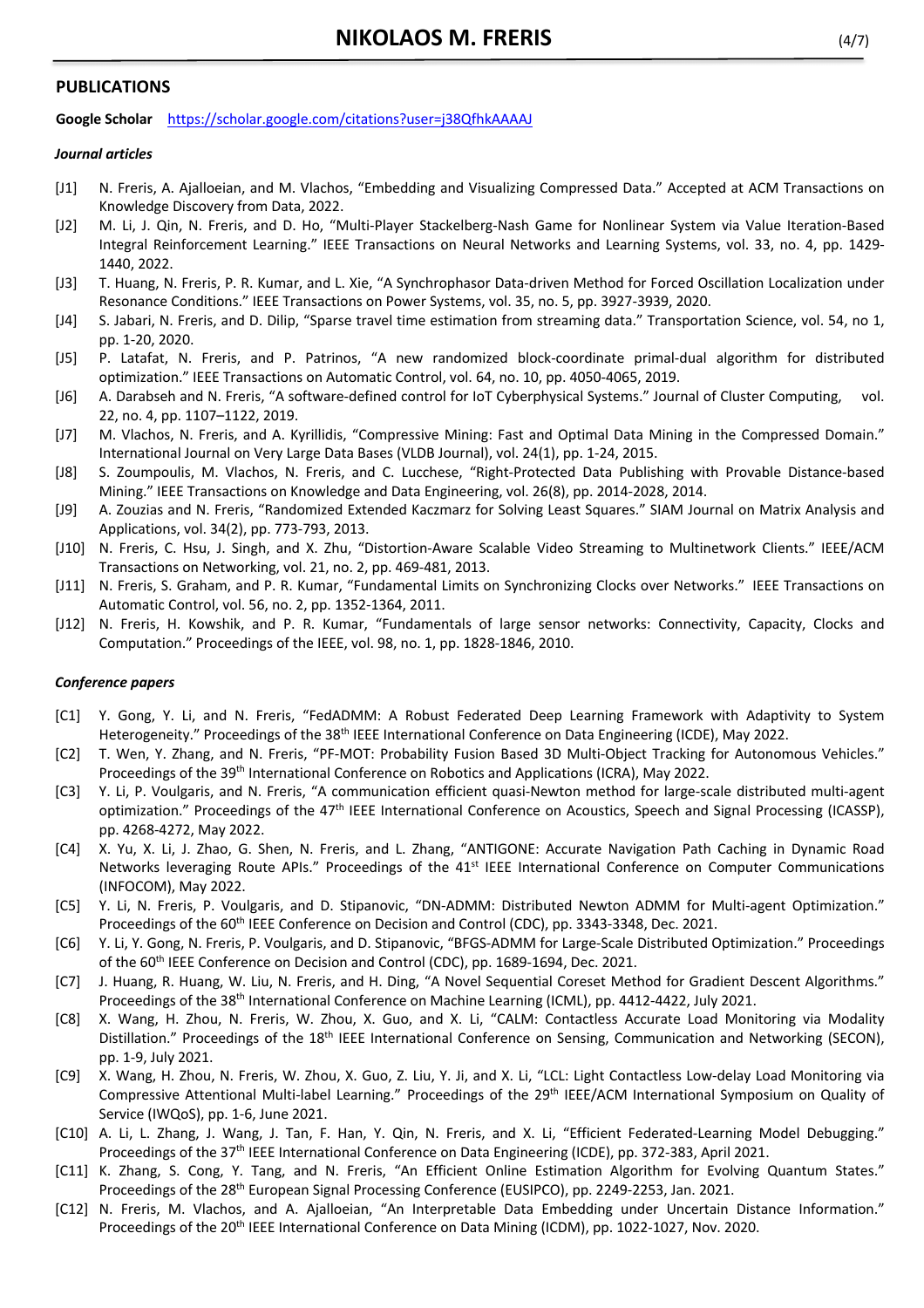### *Conference papers (cont'd)*

- [C13] C. Zhang, H. Tan, H. Huang, Z. Han, S. Jiang, N. Freris, and X. Li, "Online Dispatching and Scheduling of Jobs with Heterogeneous Utilities in Edge Computing." Proceedings of the 21<sup>st</sup> International Symposium on Theory, Algorithmic Foundations, and Protocol Design for Mobile Networks and Mobile Computing (MobiHoc), pp. 101-110, Oct. 2020.
- [C14] P. Li, X. He, N. Freris, and P. Yang, "Capacity Analysis of Ambient Backscatter System with Bernoulli Distributed Excitation." Proceedings of the 15<sup>th</sup> International Conference on Wireless Algorithms, Systems, and Applications (WASA), pp. 218-230, Sep. 2020.
- [C15] N. Freris, C. Yang, and M. Vlachos, "FIDE: Fast and Interpretable 2D Embedding with correlation, distance, and rank considerations." Proceedings of the 6<sup>th</sup> International Conference on Big Data Computing and Communications (BigCom), pp. 57-65, July 2020.
- [C16] Y. Li, N. Freris, P. Voulgaris, and D. Stipanovic, "D-SOP: Distributed Second Order Proximal Method for Convex Composite Optimization." Proceedings of the 62<sup>nd</sup> American Control Conference (ACC), pp. 2844-2849, July 2020.
- [C17] W. Li, T. Huang, N. Freris, P. R. Kumar, and L. Xie, "Data-driven Localization of Forced Oscillations in Power Systems." Proceedings of the 9th International Conference on Innovative Smart Grid Technologies (ISGT Asia), pp. 239-243, May 2019.
- [C18] H. Wai, N. Freris, A. Nedich, and A. Scaglione, "SUCAG: Stochastic Unbiased Curvature-aided Gradient Method for Distributed Optimization." Proceedings of the 57<sup>th</sup> IEEE Conference on Decision and Control (CDC), pp. 1751-1756, Dec. 2018.
- [C19] M. Smyrnakis, N. Freris, and H. Tembine, "Consensus over evolutionary graphs." Proceedings of the 17<sup>th</sup> IEEE European Control Conference (ECC), pp. 2218-2223, June 2018.
- [C20] T. Huang, N. Freris, P. R. Kumar, and L. Xie, "Localization of forced oscillations in the power grid under resonance conditions." Proceedings of the 52<sup>nd</sup> Annual Conference on Information Sciences and Systems (CISS), March 2018.
- [C21] H. Nahas, A. Sirhindi, and N. Freris, "A new solution for UWB localization: Online algorithms, implementation and testbed." Proceedings of the 8th International Conference on Indoor Positioning and Indoor Navigation (IPIN), Sep. 2017.
- [C22] A. Darabseh and N. Freris, "A Software Defined Architecture for Cyberphysical Systems." Proceedings of the 4th IEEE International Conference on Software Defined Systems (SDS), pp. 54-60, May 2017.
- [C23] D. Dilip, N. Freris, and S. Jabari, "Sparse estimation of travel time distributions using Gamma kernels." Proceedings of the 96<sup>th</sup> Transportation Research Board Annual Meeting (TRB), Jan. 2017.
- [C24] X. Duan, N. Freris, and P. Cheng, "Secure clock synchronization under collusion attacks." Proceedings of the 54<sup>th</sup> Annual Allerton Conference on Communication, Control, and Computing (Allerton), pp. 1142-1148, Sep. 2016.
- [C25] N. Freris and P. Patrinos, "Distributed computing over encrypted data." Proceedings of the 54<sup>th</sup> Annual Allerton Conference on Communication, Control, and Computing (Allerton), pp. 1116-1122, Sep. 2016.
- [C26] P. Sopasakis, N. Freris, and P. Patrinos, "Accelerated reconstruction of a compressively sampled data stream." Proceedings of the 24th European Signal Processing Conference (EUSIPCO), pp. 1078-1082, Aug. 2016.
- [C27] A. Darabseh, N. Freris, Y. Jararweh, and M. Al-Ayyoub, "SDCache: Software Defined Data Caching Control for Cloud Services." Proceedings of the 4<sup>th</sup> IEEE International Conference on Future Internet of Things and Cloud (FiCloud), pp. 164-169, Aug. 2016.
- [C28] A. Zouzias and N. Freris, "Randomized Gossip Algorithms for Solving Laplacian Systems." Proceedings of the 14th IEEE European Control Conference (ECC), pp. 1920-1925, July 2015.
- [C29] N. Freris, O. Öçal, and M. Vetterli, "Compressed Sensing of streaming data." Proceedings of the 51<sup>st</sup> Allerton Conference on Communication, Control and Computing (Allerton), pp. 1242-1249, Oct. 2013.
- [C30] G. Baechler, N. Freris, F. Quick, and R. Crochiere, "Finite rate of innovation based modeling and compression of ECG signals." Proceedings of the 38<sup>th</sup> International Conference on Acoustics, Speech, and Signal Processing (ICASSP), pp. 1252-1256, May 2013.
- [C31] N. Freris and A. Zouzias, "Fast distributed smoothing of relative measurements." Proceedings of the 51<sup>st</sup> IEEE Conference on Decision and Control (CDC), pp. 1411-1416, Dec. 2012.
- [C32] A. Zouzias, M. Vlachos, and N. Freris, "Unsupervised Sparse Matrix Co-Clustering for Marketing and Sales Intelligence." Proceedings of the 16<sup>th</sup> Pacific-Asia Conference on Knowledge Discovery and Data Mining (PAKDD), pp. 591-603, May 2012.
- [C33] N. Freris, M. Vlachos, and S. Kozat, "Optimal Distance Estimation Between Compressed Data Series." Proceedings of the 12<sup>th</sup> SIAM International Conference on Data Mining (SDM), pp. 343-354, April 2012.
- [C34] N. Freris, M. Vlachos, and D. Turaga, "Cluster-Aware Compression with Provable K-means Preservation." Proceedings of the 12<sup>th</sup> SIAM International Conference on Data Mining (SDM), pp. 82-93, April 2012.
- [C35] N. Freris, "Performance bounds for CSMA-based Medium Access Control." Proceedings of the 50<sup>th</sup> IEEE Conference on Decision and Control (CDC), pp. 5945-5950, Dec. 2011.
- [C36] N. Freris, C. Hsu, J. Singh, and X. Zhu, "Resource allocation for multihomed scalable video streaming to multiple clients." Proceedings of the 12th IEEE International Symposium on Multimedia (ISM), pp. 9-16, Dec. 2010.
- [C37] C. Hsu, N. Freris, J. Singh, and X. Zhu, "Rate control and stream adaptation for scalable video streaming over multiple access networks." Proceedings of the 18th International Packet Video Workshop (PV), pp. 33-40, Dec. 2010.
- [C38] N. Freris, V. Borkar, and P. R. Kumar, "A model-based approach to clock synchronization." Proceedings of the 48<sup>th</sup> IEEE Conference on Decision and Control (CDC), pp. 5744-5749, Dec. 2009.
- [C39] R. McCabe, N. Freris, and P. R. Kumar, "Controlled Random Access MAC for Network Utility Maximization in Wireless Networks." Proceedings of the 47<sup>th</sup> IEEE Conference on Decision and Control (CDC), pp. 2350-2355, Dec. 2008.
- [C40] N. Freris and P. R. Kumar, "Fundamental Limits on Synchronization of Affine Clocks in Networks." Proceedings of the 46<sup>th</sup> IEEE Conference on Decision and Control (CDC), pp. 921-926, Dec. 2007.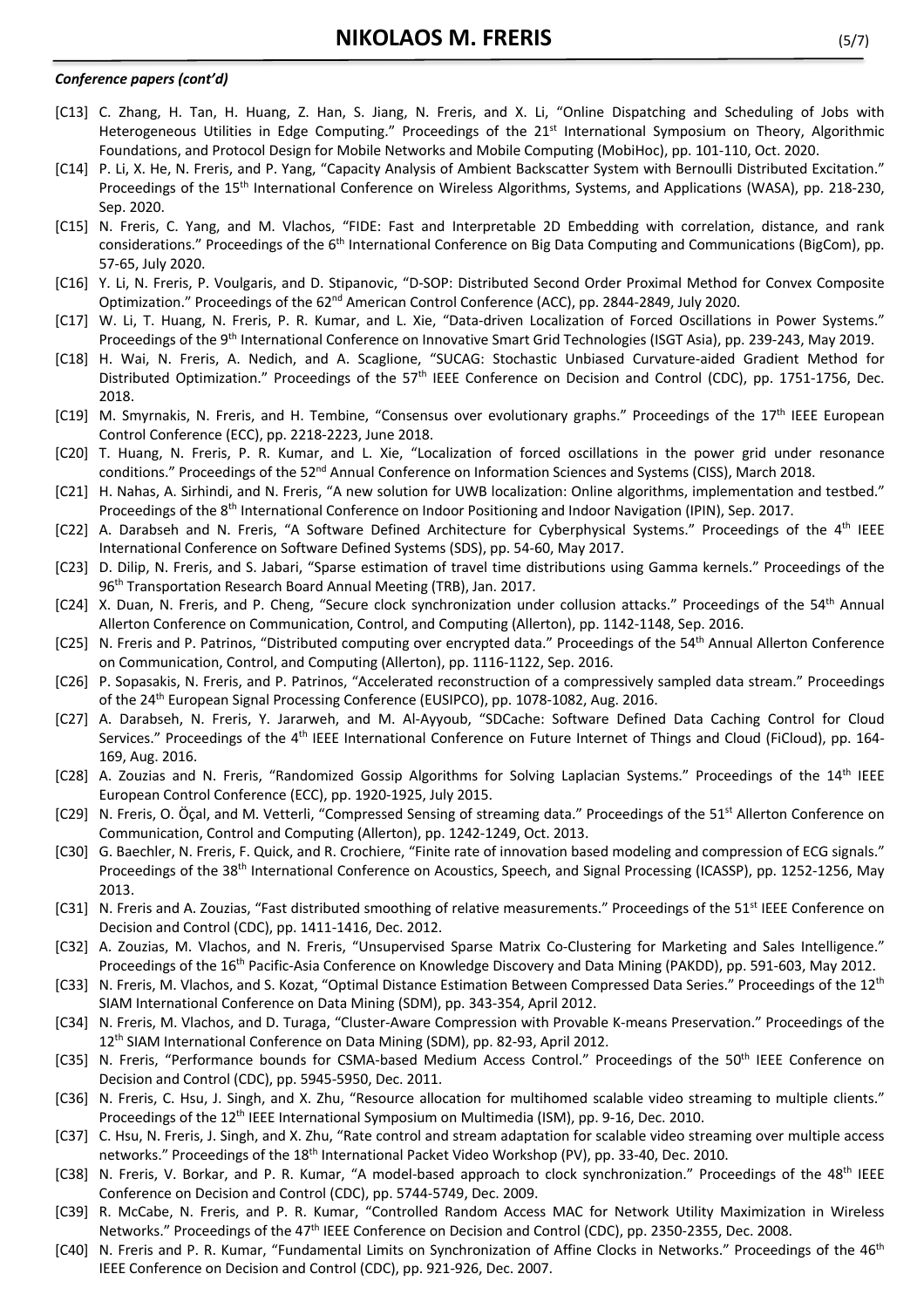### *Patents*

- [P1] N. Freris, O. Öçal, and M. Vetterli, "Method for compressed sensing of streaming data and apparatus for performing the same." CN105531934B, 2019 / JP6495292B2, 2019 / ES2782830T3, 2020 / HUE047132T2, 2020 / EP3044881B1, 2020 / US10728298B2, 2020.
- [P2] N. Freris, F. Fusco, and M. Vlachos, "Method and device for data mining on compressed data vectors." CN104335176B, 2017 / US10528578B2, 2020.
- [P3] C. Hsu, N. Freris, J. Singh, and X. Zhu, "Distortion-aware multihomed scalable video streaming to multiple clients." US8793391B2, 2014.

### *Technical reports*

- [TR1] N. Freris, O. Öçal, and M. Vetterli, "Recursive Compressed Sensing," 2013.
- [TR2] N. Freris, V. Borkar, and P. R. Kumar, "Model-based clock synchronization protocol for wireless sensor networks," 2013.

#### *Theses*

- [TH1] N. Freris, "Wireless Networks: Model and Optimization based approaches to Clock Synchronization, Random Access MAC and Video Streaming." PhD dissertation, Electrical and Computer Engineering, University of Illinois at Urbana-Champaign, Aug. 2010.
- [TH2] N. Freris, "Fundamental limits on network clock synchronization." MS thesis, Electrical and Computer Engineering, University of Illinois at Urbana-Champaign, Dec. 2007.
- [TH3] N. Freris, "Parameter estimation of a new insulin-glucose model." Diploma thesis, Electrical and Computer Engineering, National Technical University of Athens, July 2005 (in Greek).

### **FUNDING**

| 2022-2024 | <b>USTC Research Department (co-Principal Investigator)</b>                                   |
|-----------|-----------------------------------------------------------------------------------------------|
|           | "Artificial Intelligence Theory and Algorithms for Automatic Chip Design"                     |
|           | Award: RMB 500,000                                                                            |
| 2020-2022 | FR202003, Tencent Holdings Ltd (Principal Investigator)                                       |
|           | "A Multi-Objective Deep Reinforcement Learning Framework for Guaranteed-Delivery Advertising" |
|           | Award: RMB 200,000                                                                            |
| 2019-2022 | 2019YFB21012200, Ministry of Science and Technology of China (co-Principal Investigator)      |
|           | "New Group Intelligence Sensing Technology and Application for City Precision Management"     |
|           | Award: RMB 17,960,000; Principal Investigator for Sub-project: RMB 3,510,000                  |
| 2019-2022 | 201903a05020049, Anhui Department of Science and Technology, China (Principal Investigator)   |
|           | "Vehicle-Road-Network Collaborative Automatic Driving Based on 5G"                            |
|           | Award: RMB 2,000,000                                                                          |
| 2019-2023 | <b>USTC Starting grant</b> (Principal Investigator)                                           |
|           | "Distributed Learning for Internet of Things"                                                 |
|           | Award: RMB 3,000,000                                                                          |
| 2017-2020 | NSF #1717207, USA (Principal Investigator)                                                    |
|           | "AF: Small: Distributed Quasi-Newton Methods for Nonsmooth Optimization"                      |
|           | Division of Computing and Communication Foundations (CCF); Algorithmic Foundations (AF)       |
|           | Award: \$163,160.00                                                                           |
| 2014-2018 | NYUAD Starting grant, UAE (Principal Investigator)                                            |
|           | "Algorithms for Cyberphysical Systems"                                                        |
|           | Award: \$1,230,000                                                                            |